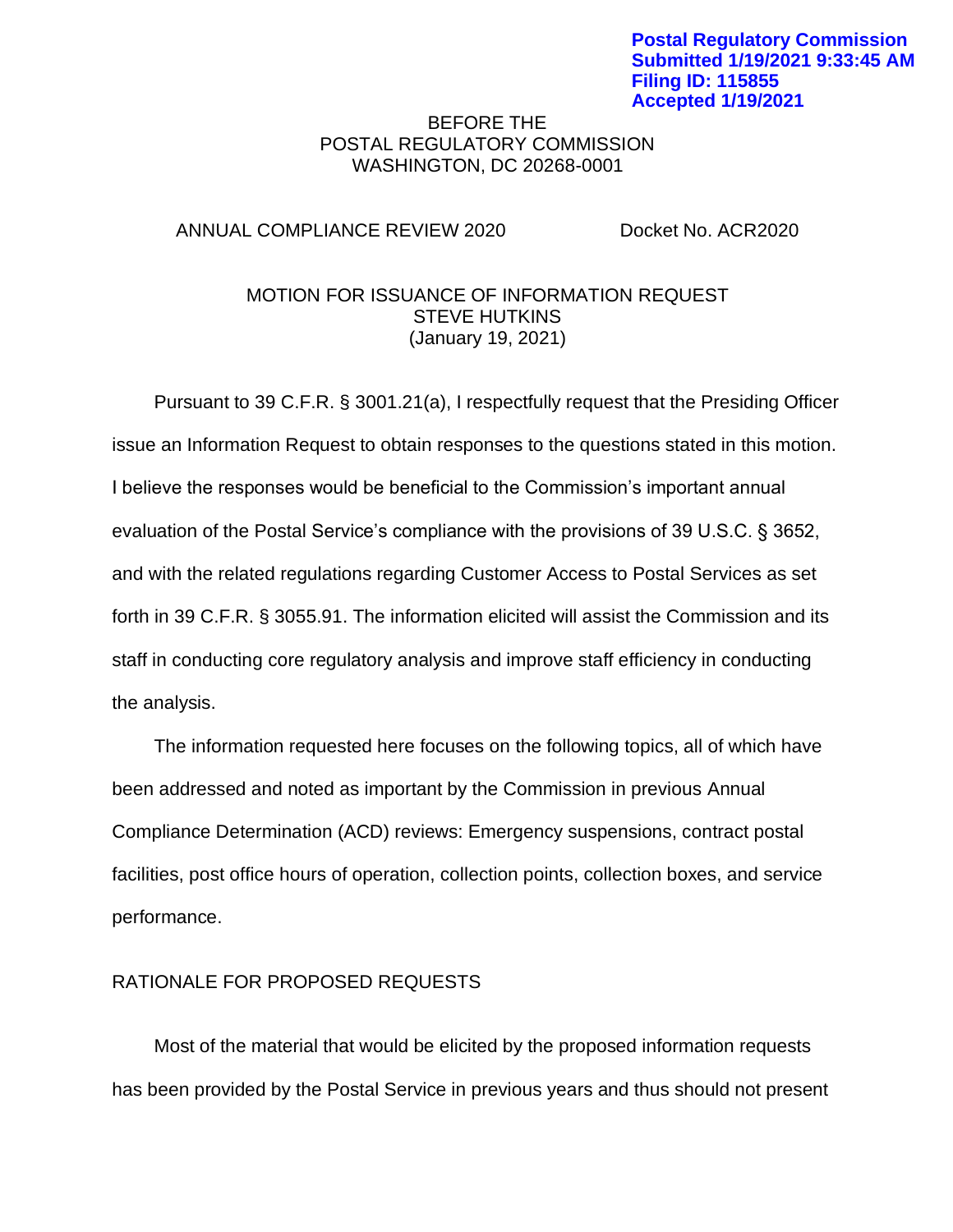a significant burden. None of the requests proposed would generate responses containing information of a sensitive commercial nature that would be harmful to the Postal Service or its operations if they were made public. Rather, the Commission's past information requests suggest that such information is routine and valuable regulatory data that imposes no material burden and causes no harm. By obtaining this information, it is included in the ACD docket record, and it is available to the Commission and its staff as they do their analysis for the ACD.

### EMERGENCY SUSPENSIONS

Since the FY 2015 ACD, the Commission has repeatedly expressed concerns about the large backlog of unresolved emergency suspensions.<sup>1</sup> As part of the 2019 Annual Compliance Report, the Postal Service provided an Excel spreadsheet with some data about the suspensions.<sup>2</sup> I submitted a motion requesting more information about these facilities.<sup>3</sup> Chairman Taub subsequently requested more information about the suspensions, which the Postal Service provided.<sup>4</sup> As part of the 2020 ACR, the Postal Service submitted Library Reference USPS FY20-33, which provides the same

<sup>4</sup> Docket No. ACR2019, Chairman's Information Request No. 6, no. 1, January 24, 2020, available at [https://www.prc.gov/docs/111/111979/CHIR%20No.%206.pdf;](https://www.prc.gov/docs/111/111979/CHIR%20No.%206.pdf) Responses of the United States Postal Service to Chairman's Information Request No. 6, no. 1, "PostOfficesFY2019.ChIR.6.Q.1.xlsx," January 31, 2020, available at <https://www.prc.gov/dockets/document/112123>

<sup>&</sup>lt;sup>1</sup> See FY 2018 Annual Compliance Determination Report, April 12, 2019, at 198, available at [https://www.prc.gov/docs/108/108781/2018\\_ACD.pdf](https://www.prc.gov/docs/108/108781/2018_ACD.pdf)

<sup>2</sup> Docket No. ACR2019, Library Reference USPS-FY19-33, December 27, 2019, Excel file "PostOfficesFY2019.xlsx," tab "Suspended End of FY19, available at <https://www.prc.gov/dockets/document/111583>

<sup>3</sup> Docket No. ACR2019, Steve Hutkins Motion for Issuance of Information Request, January 15, 2020, available at [https://www.prc.gov/docs/111/111868/Hutkins\\_Information\\_Request.pdf](https://www.prc.gov/docs/111/111868/Hutkins_Information_Request.pdf)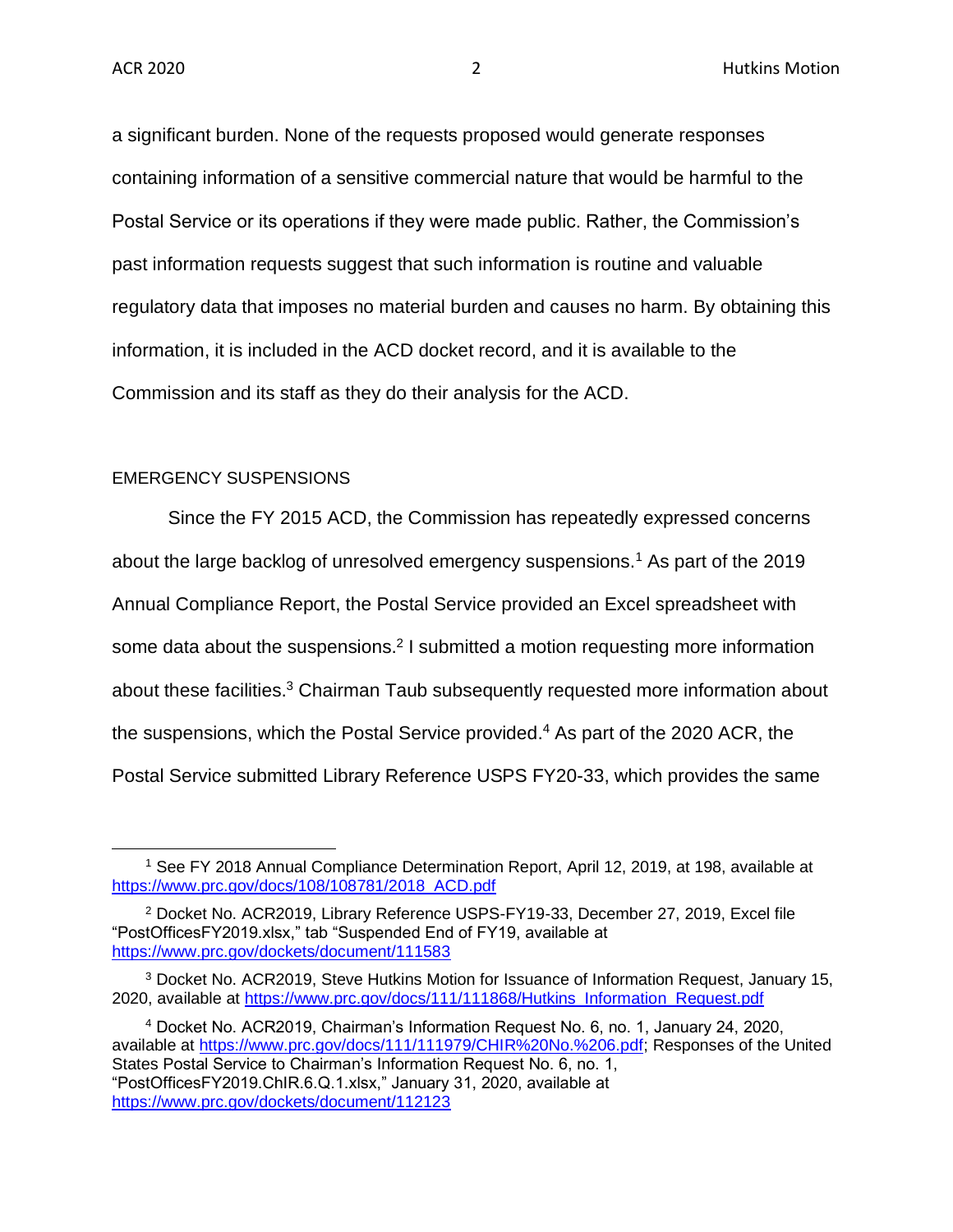kind of information it had provided for the 2019 ACR.<sup>5</sup> I would ask the Chairman or Commission to request the more detailed list that was requested last year.

### CONTRACT FACILITIES

Contract Postal Units (CPUs), Community Post Offices (CPOs), and Village Post Offices (VPOs) represent a highly significant portion of the Postal Service's retail network, in terms of the total number of facilities, the geographic area they serve, and the number of customers who use them. Chairman Taub has already filed an information request asking data about the total number of CPUs, CPOs, and VPOs in existence at the beginning and end of FY 2020 as well as the number that opened and closed during the year. $6$  This summary is useful, but complete national lists of CPUs, CPOs and VPOs would be more helpful for Commission analysis. Such lists presumably already maintained by the Postal Service. Last year, I requested these lists in a motion.<sup>7</sup> The Chairman subsequently issued Information Request No. 6, no. 3 (about CPOs) and no. 4 (about CPUs).<sup>8</sup> Because CPUs, CPOs and VPOs provide postal services to a large segment of the Nation, it would be helpful for the ACD if the Postal Service provided the CPO and CPU information again, as well as the list of VPOs.

<sup>5</sup> Docket No. ACR 2020, Library Reference USPS–FY20–33, Excel file "PostOfficesFY2020.xls," tab "Suspended End of FY20," Dec. 29, 2020, available at <https://www.prc.gov/dockets/document/115699>

<sup>6</sup> Docket No. ACR 2020, Chairman's Information Request No. 1, nos. 5,6,7, January 11, 2020, available at<https://www.prc.gov/docs/115/115803/CHIR%20No.%201.pdf>

<sup>7</sup> PRC Docket No. ACR2019, Steve Hutkins Motion for Issuance of Information Request, Jan . 15, 2020, available at [https://www.prc.gov/docs/111/111868/Hutkins\\_Information\\_Request.pdf](https://www.prc.gov/docs/111/111868/Hutkins_Information_Request.pdf)

<sup>&</sup>lt;sup>8</sup> Information Request No. 6 and Notice of Filing Under Seal, January 24, 2020, available at <https://www.prc.gov/docs/115/115803/CHIR%20No.%201.pdf>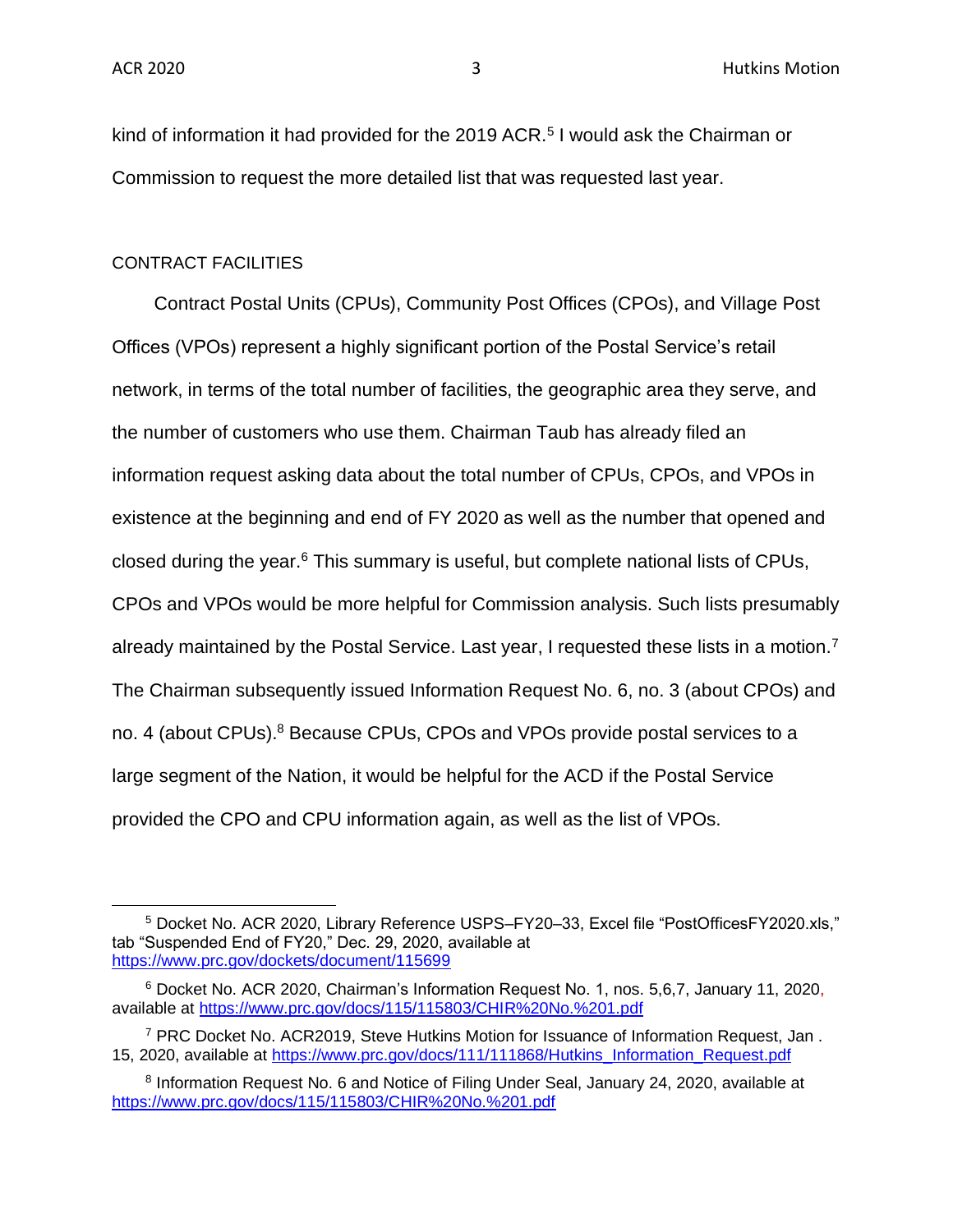### COLLECTION POINTS

Last year, I asked the Commission to request a copy of the Collection Point Management System (CPMS) database, as it had done in the ACD dockets for 2015, 2016, and 2017.<sup>9</sup> Chairman Taub requested an Excel spreadsheet containing data from the CPMS as the Postal Service had provided in Docket No. ACR2015.<sup>10</sup> In response, the Postal Service provided an Excel spreadsheet with the Box Schedule data, but it did not provide, as it had in 2015, the Excel sheet with the Density Test data.<sup>11</sup>

It is important for the Commission and the public to have an opportunity to review both the collection times and density data. With this information, one is able to evaluate several factors: the adequacy of collection times at collection boxes that receive a high volume of mail, whether the Postal Service is complying with its policy not to remove collection boxes that receive a daily average of at least 25 pieces of mail, what current service levels (box locations and collection times) are, and how those levels have changed, and possibly eroded, over time. Annual volume sample data from collection boxes, which already exists, will also allow for evaluation of changes in the ways in

<sup>11</sup> See Docket No. ACR2015, USPS-FY15-45, Public Material Provided in Response to Chairman's Information Request No. 6, Feb. 3, 2016, available at [https://www.prc.gov/dockets/document/94901,](https://www.prc.gov/dockets/document/94901) and Docket No. ACR2019, Library Reference USPS-FY19-47, Public Material Provided in Response to ChIR No. 6, Excel file "CPMSFY2019.ChIR.6.Q.5.xlsx," Jan. 31, 2020, available at <https://www.prc.gov/dockets/document/112127>

<sup>9</sup> Docket No. ACR2019, Steve Hutkins, Motion for Issuance of Information Request, no. 4, January 15, 2020, available at [https://www.prc.gov/docs/111/111868/Hutkins\\_Information\\_Request.pdf;](https://www.prc.gov/docs/111/111868/Hutkins_Information_Request.pdf) and Steve Hutkins, Motion for Issuance of Information Request No. 2, no. 3, February 7, 2020, available at [https://www.prc.gov/docs/112/112318/Hutkins\\_Information\\_Request\\_No.2.pdf](https://www.prc.gov/docs/112/112318/Hutkins_Information_Request_No.2.pdf)

<sup>10</sup> Docket No. ACR2019, Chairman's Information Request No. 6, no. 5, January 24, 2020, available at<https://www.prc.gov/docs/111/111979/CHIR%20No.%206.pdf>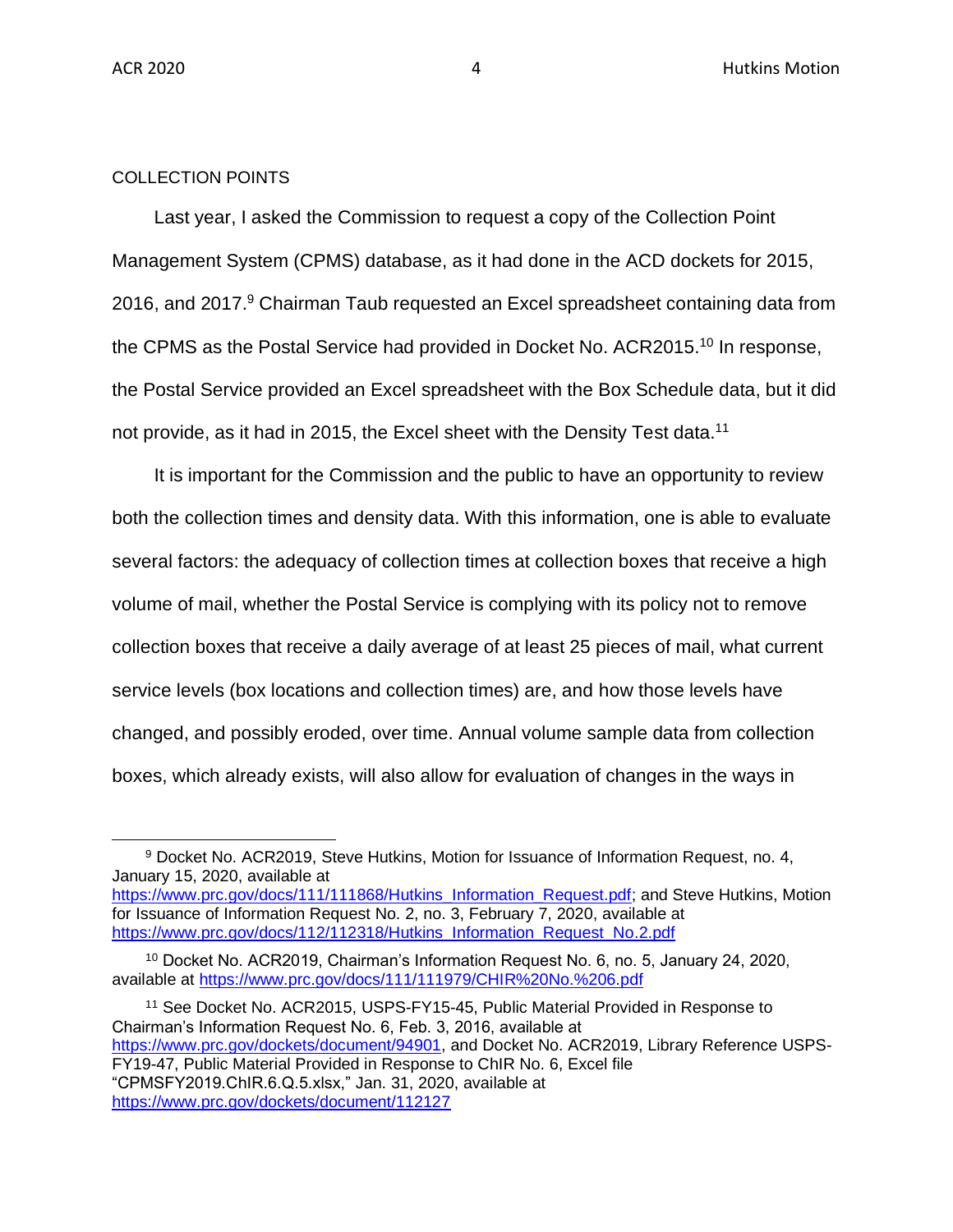which the general public accesses the postal system over time, as well as informing an understanding of the relative importance of the collection box network as an access point for First-Class Mail. The volume data is even more important in the context of the concern caused by collection box removals during the summer of 2020 and the plan to remove many thousands more during FY 2021 (discussed in the next section).

#### COLLECTION BOX REMOVALS

In its ACR, the Postal Service reports, "Nationally, there were 140,845 collection boxes available at the end of FY 2020, compared to 142,300 at the beginning of the fiscal year." Library Reference USPS FY20-33 provides more details about the number of boxes, but that is all the Postal Service has provided thus far in the ACD. Given the importance of collection boxes for facilitating intake of both residential and business mail into the system, the issue deserves much more attention. This is even more important during a national pandemic, which may hinder the ability to bring mail to a post office, or to leave it unattended outside of a home or small business. Small businesses and households that depend on local collection boxes find them essential.

Last summer, the widespread and unexpected removal of collection boxes became an issue of national concern. Appearing before Congress, the Postmaster General downplayed the removals and suggested it was all business as usual. As he told the House Oversight Committee, "So this is a long-standing thing that's been going on in the Postal Service for a long time."<sup>12</sup> The Postmaster General did not

<sup>&</sup>lt;sup>12</sup> Postmaster General Louis DeJoy Testimony Transcript, August 24, 2020: House Oversight Hearing, available at [https://www.rev.com/blog/transcripts/postmaster-general-louis-dejoy-testimony](https://www.rev.com/blog/transcripts/postmaster-general-louis-dejoy-testimony-transcript-august-24-house-oversight-hearing)[transcript-august-24-house-oversight-hearing](https://www.rev.com/blog/transcripts/postmaster-general-louis-dejoy-testimony-transcript-august-24-house-oversight-hearing)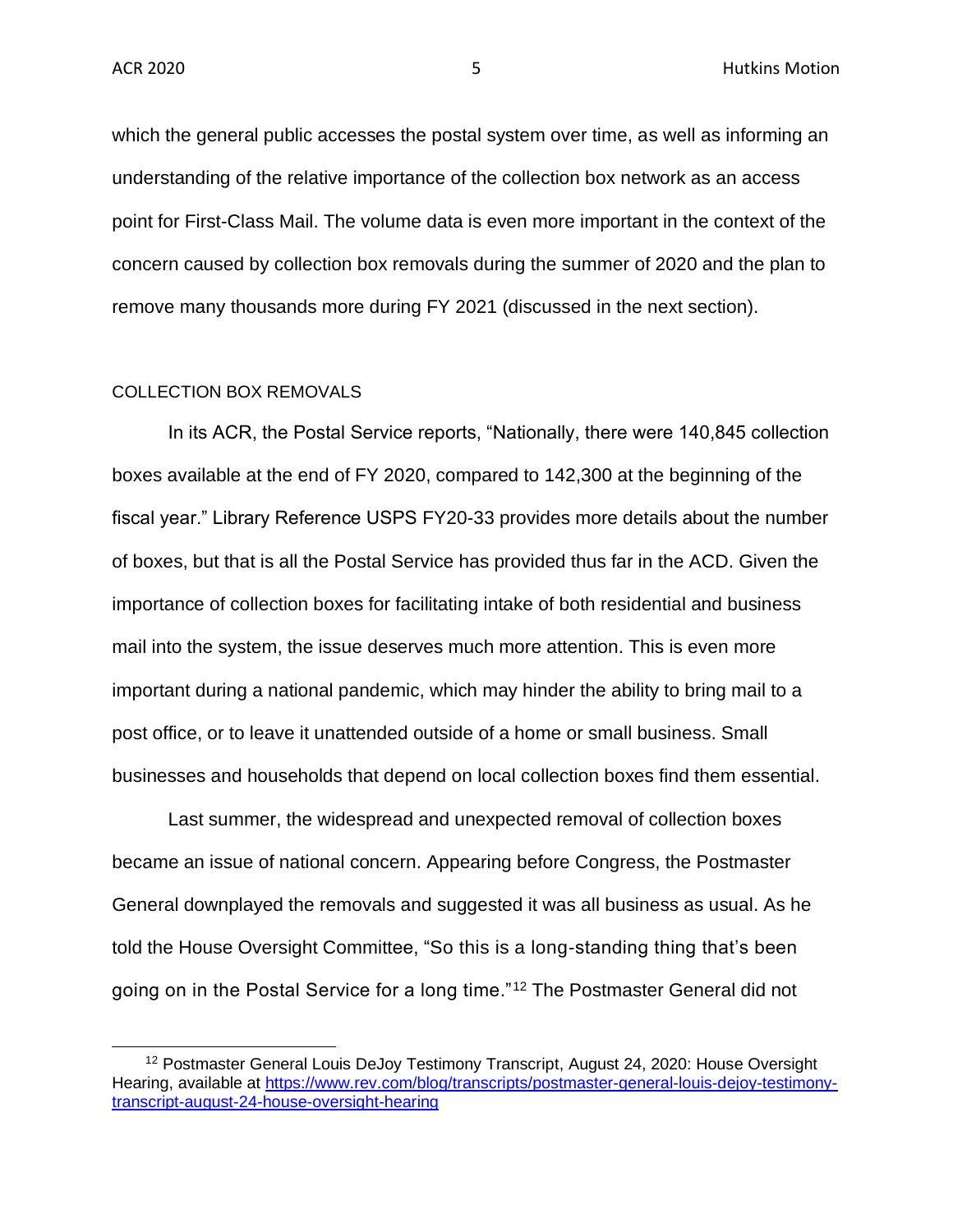share, however, that the Postal Service had initiated a Work Hour Reduction plan that included removing thousands of collection boxes.<sup>13</sup> On June 26, 2020, a presentation was given at postal headquarters about this plan, which was designed to cut 64 million hours. The plan included a "Collection Box Optimization" strategy to eliminate 29,618 boxes in FY 2021. It is possible that the removals that took place during the summer of 2020 were intended to get a jump on this ambitious goal of removing 30,000 boxes. Here is the slide from this presentation.<sup>14</sup>

**UNITED STATES POSTAL SERVICE®** 

Case 1:20-cv-02340-EGS Document 59-39 Filed 10/19/20 Page 12 of 36

**June 26, 2020** 

| <b>LDC</b>                             | <b>Work Hour Reduction Target – Additional Strategies</b> |                                                                               |                |                |                                 |                                                          |                                  |  |  |  |  |
|----------------------------------------|-----------------------------------------------------------|-------------------------------------------------------------------------------|----------------|----------------|---------------------------------|----------------------------------------------------------|----------------------------------|--|--|--|--|
|                                        | <b>Strategies</b>                                         | <b>Description</b>                                                            | Q <sub>1</sub> | Q <sub>2</sub> | Q <sub>3</sub>                  | Q4                                                       | <b>Fiscal Year</b><br>21         |  |  |  |  |
| 21 - Carrier<br>Office<br><b>Hours</b> | <b>Expedited to the Street Afternoon</b><br>Sortation     | Eliminate 60% of same day overtime                                            | <b>Test</b>    | <b>TBD</b>     | <b>TBD</b>                      | <b>TBD</b>                                               | <b>TBD</b>                       |  |  |  |  |
|                                        | Caseless                                                  | Square footage savings from redundant<br>casing equipment                     | <b>Test</b>    | <b>TBD</b>     | <b>TBD</b>                      | <b>TBD</b>                                               | <b>TBD</b>                       |  |  |  |  |
| 22 - Carrier<br><b>Street Hours</b>    | <b>Route Inspection</b>                                   | <b>Right sizing route structure</b>                                           | 200 Routes     | \$5 M          | 1,800<br><b>Routes</b><br>\$5 M | \$50 M                                                   | 2,000<br><b>Routes</b><br>\$60 M |  |  |  |  |
|                                        | <b>Mode of Delivery</b>                                   | <b>Major Metro Street Efficiency</b>                                          | <b>Test</b>    | <b>TBD</b>     | <b>TBD</b>                      | <b>TBD</b>                                               | <b>TBD</b>                       |  |  |  |  |
| 27 – Carrier<br><b>Collections</b>     | <b>Collection Box Optimization</b>                        | Eliminating low volume and multiple<br>pickup boxes (7.5 minutes per box/day) |                | \$3 M          | <b>\$6 M</b>                    | 7,404 Boxes 7,404 Boxes 7,405 Boxes 7,405 Boxes<br>\$9 M | 29,618<br><b>Boxes</b><br>\$18 M |  |  |  |  |
| <b>Total</b>                           |                                                           |                                                                               |                |                |                                 |                                                          |                                  |  |  |  |  |

<sup>&</sup>lt;sup>13</sup> The Work Hour Reduction plan was the subject of presentations at meetings of USPS leadership, on June 26, 2020, July 7, 2020, and July 10, 2020; these presentations were made public as exhibits in *New York v Trump*, 1:2020cv02340, and they are available at [https://docs.google.com/viewerng/viewer?url=https://www.savethepostoffice.com/wp](https://docs.google.com/viewerng/viewer?url=https://www.savethepostoffice.com/wp-content/uploads/2020/10/USPS-presentations-6-26-20-7-7-20-7-10-20.pdf&hl=en)[content/uploads/2020/10/USPS-presentations-6-26-20-7-7-20-7-10-20.pdf&hl=en.](https://docs.google.com/viewerng/viewer?url=https://www.savethepostoffice.com/wp-content/uploads/2020/10/USPS-presentations-6-26-20-7-7-20-7-10-20.pdf&hl=en) The Work Hour Reduction plan is examined in a report by the Office of Inspector General, "Operational Changes to Mail Delivery," Report Number 20-292-R21, October 19, 2020, available at <https://www.uspsoig.gov/sites/default/files/document-library-files/2020/20-292-R21.pdf>

<sup>14</sup> *New York v Trump*, Case No. 1:20-cv-02340, Exhibit 39, October 19, 2020, available at [https://www.savethepostoffice.com/wp-content/uploads/2020/10/USPS-presentations-6-26-20-7-7-](https://www.savethepostoffice.com/wp-content/uploads/2020/10/USPS-presentations-6-26-20-7-7-20-7-10-20.pdf) [20-7-10-20.pdf](https://www.savethepostoffice.com/wp-content/uploads/2020/10/USPS-presentations-6-26-20-7-7-20-7-10-20.pdf)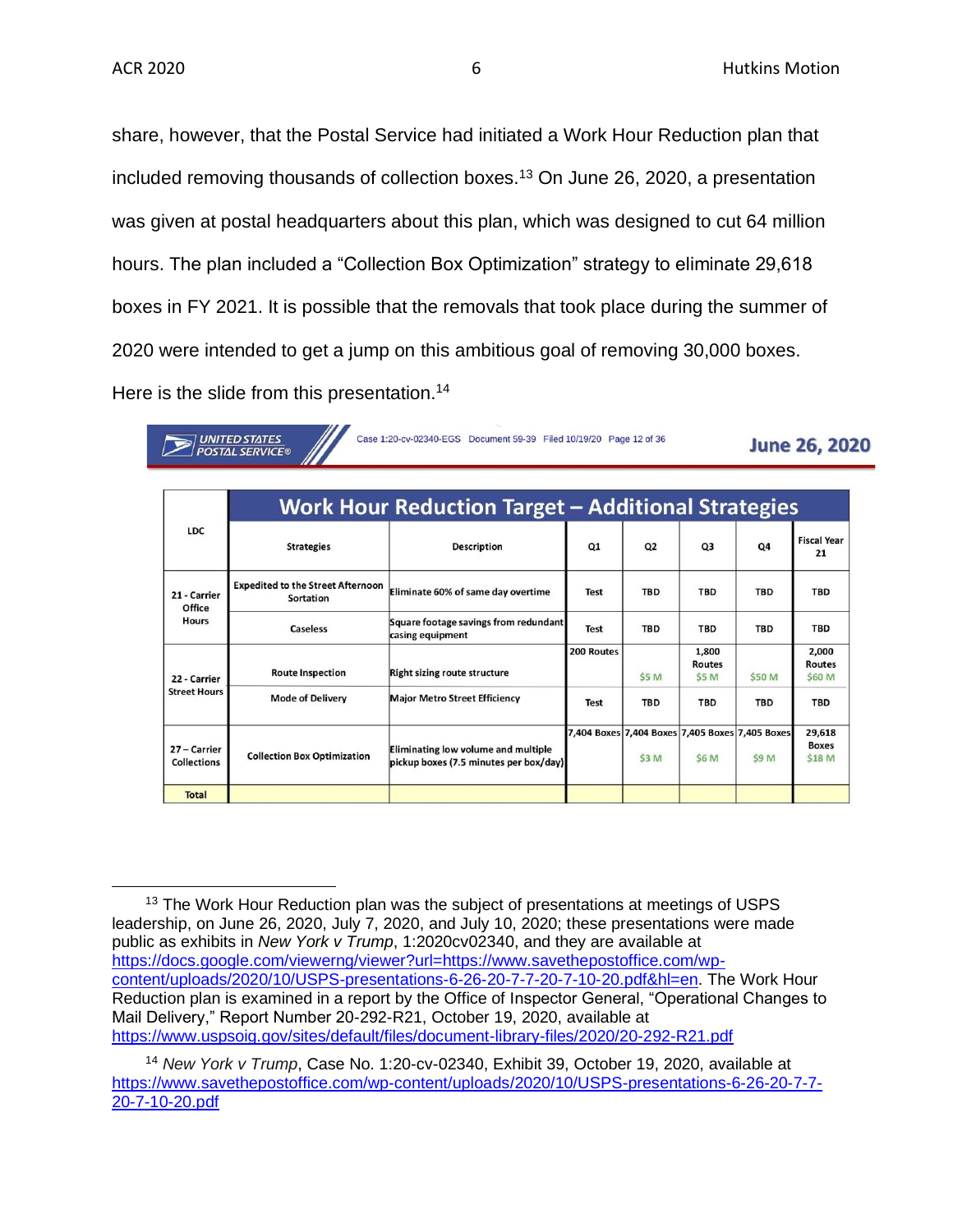According to a report by the USPS Office of Inspector General about the Work Hour Reduction plan, "From FY 2015 through August 31, 2020, the Postal Service removed 15,779 collection boxes." <sup>15</sup> The 30,000 collection box removals included in the plan are thus about twice as many removals as have taken place since the beginning of FY 2015. These removals represent over 21 percent of the total number of boxes (140,000). The removals would clearly have a significant, serious and nationwide impact on customer access to postal services. Removing collection boxes obviously makes it more difficult for customers, particularly small businesses and residential customers, to mail letters, flat, and other small prepaid items.

Another concern is that the removals that occurred over the summer were very uneven in terms of geographic area. The OIG Report on the Work Hour Reduction plan indicates that 74 percent of the removals that took place June 15, 2020 to August 31, 2020, were confined to the Southern and Western Areas.<sup>16</sup> This suggests that the removals were subject to inequitable and disparate treatment that varied by region and may have not adhered to national policies and guidance.

It would be helpful if the Commission asked the Postal Service to provide more information about the removals. For example, the Commission could request information about the relationship between the box removals in 2020 and the Optimization plan for 2021; the current status of the Optimization plan; what studies (such as a cost-benefit analysis) the Postal Service has done about the plan; and if and

<sup>15</sup> USPS OIG, "Operational Changes to Mail Delivery," at 12

<sup>16</sup> USPS OIG, "Operational Changes to Mail Delivery," at 12.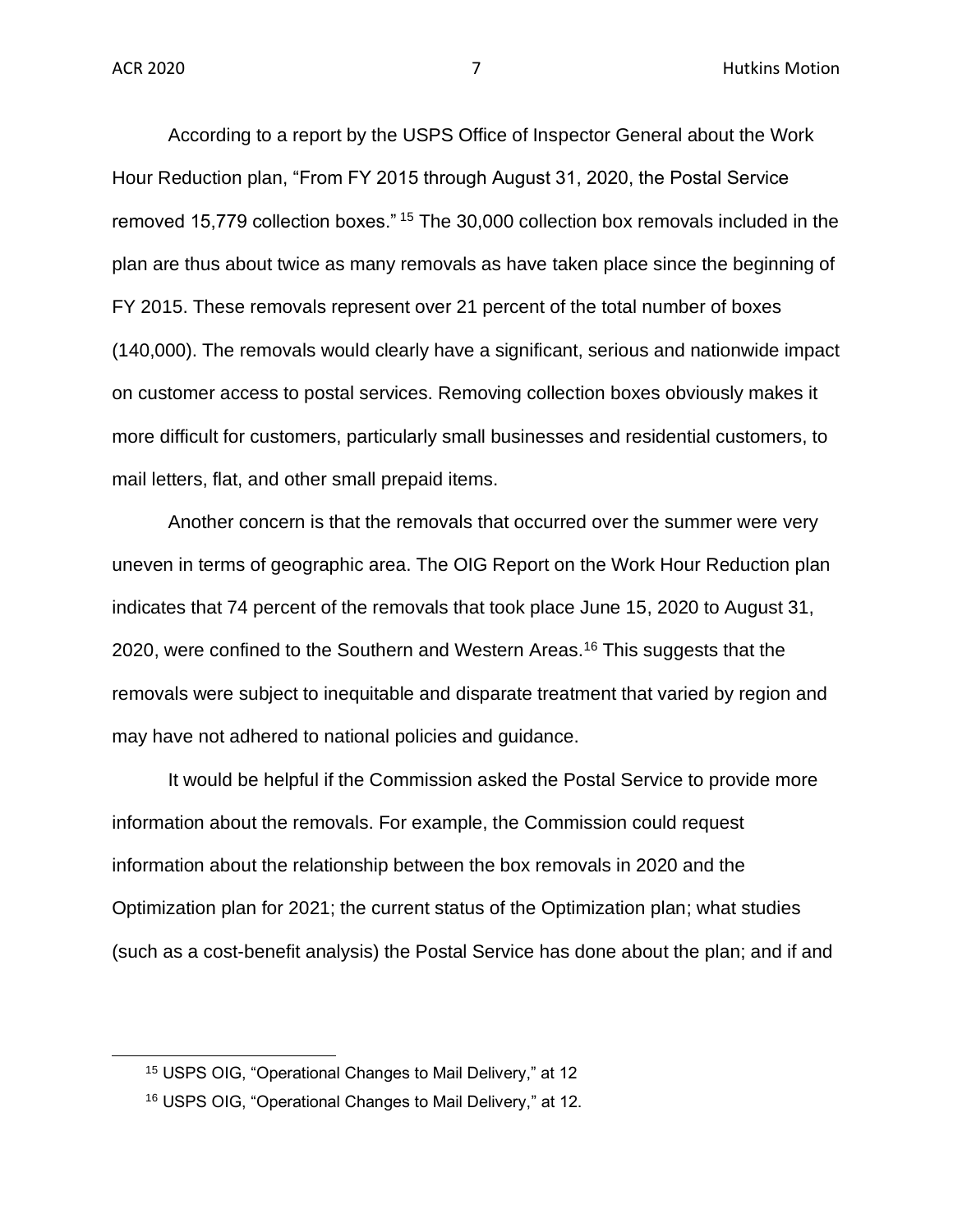when it intends to request an Advisory Opinion so the Commission has an opportunity to review the plan.

#### POST OFFICE CLOSURES AND HOURS

In late July of 2020, signs started appearing at numerous post offices indicating that the office would close for lunch or earlier in the day or completely. According to an article in Vice.com, union officials in the South Jersey District were told that 10 offices were dropping from nine hours to four, while another 30 were slated to close during lunch hours.<sup>17</sup> In the Appalachian District at least a dozen offices in West Virginia were the subject of feasibility studies for closure, 26 offices were reducing hours from a full day to four, and another 31 were closing during lunch hours. News reports indicated that post offices in Berkeley, California; Knoxville, Tennessee; and Youngstown, Ohio, had announced similar plans.<sup>18</sup>

When West Virginia Senator Joe Manchin contacted the Postal Service about these announcements, he was told that the signs were incorrectly posted because of a "misunderstanding" between District officials and local postmasters. Senator Manchin

<sup>&</sup>lt;sup>17</sup> "USPS Plans to Slash Hours at Many Post Offices, Hoping to Save A Buck," Vice.com, July 29, 2020, available at [https://www.vice.com/en/article/wxq47q/usps-plans-to-slash-hours-at-many](https://www.vice.com/en/article/wxq47q/usps-plans-to-slash-hours-at-many-post-offices-hoping-to-save-a-buck)[post-offices-hoping-to-save-a-buck](https://www.vice.com/en/article/wxq47q/usps-plans-to-slash-hours-at-many-post-offices-hoping-to-save-a-buck)

<sup>&</sup>lt;sup>18</sup> "Need to mail a package in Berkeley? Be prepared to hunt, as many post offices have reduced hours,' Berkeleyside.com, July 27, 2020, available at [https://www.berkeleyside.com/2020/07/27/post-office-usps-closed-reduced-service-berkeley-ca;](https://www.berkeleyside.com/2020/07/27/post-office-usps-closed-reduced-service-berkeley-ca)

<sup>&</sup>quot;Some Knoxville post offices cutting daily hours, halting Saturday window service," wbir.com, July 24, 2020, available at [https://www.wbir.com/article/news/local/some-knoxville-post-offices](https://www.wbir.com/article/news/local/some-knoxville-post-offices-cutting-daily-hours-halting-saturday-window-service/51-0c93c744-d7b8-4db9-af0a-8cef580c557c)[cutting-daily-hours-halting-saturday-window-service/51-0c93c744-d7b8-4db9-af0a-8cef580c557c;](https://www.wbir.com/article/news/local/some-knoxville-post-offices-cutting-daily-hours-halting-saturday-window-service/51-0c93c744-d7b8-4db9-af0a-8cef580c557c)

<sup>&</sup>quot;Area post offices preparing customers for changes to lobby hours," wkbn.com, July 22, 2020, available at [https://www.wkbn.com/news/local-news/area-post-offices-preparing-customers-for](https://www.wkbn.com/news/local-news/area-post-offices-preparing-customers-for-changes-to-lobby-hours/)[changes-to-lobby-hours/](https://www.wkbn.com/news/local-news/area-post-offices-preparing-customers-for-changes-to-lobby-hours/)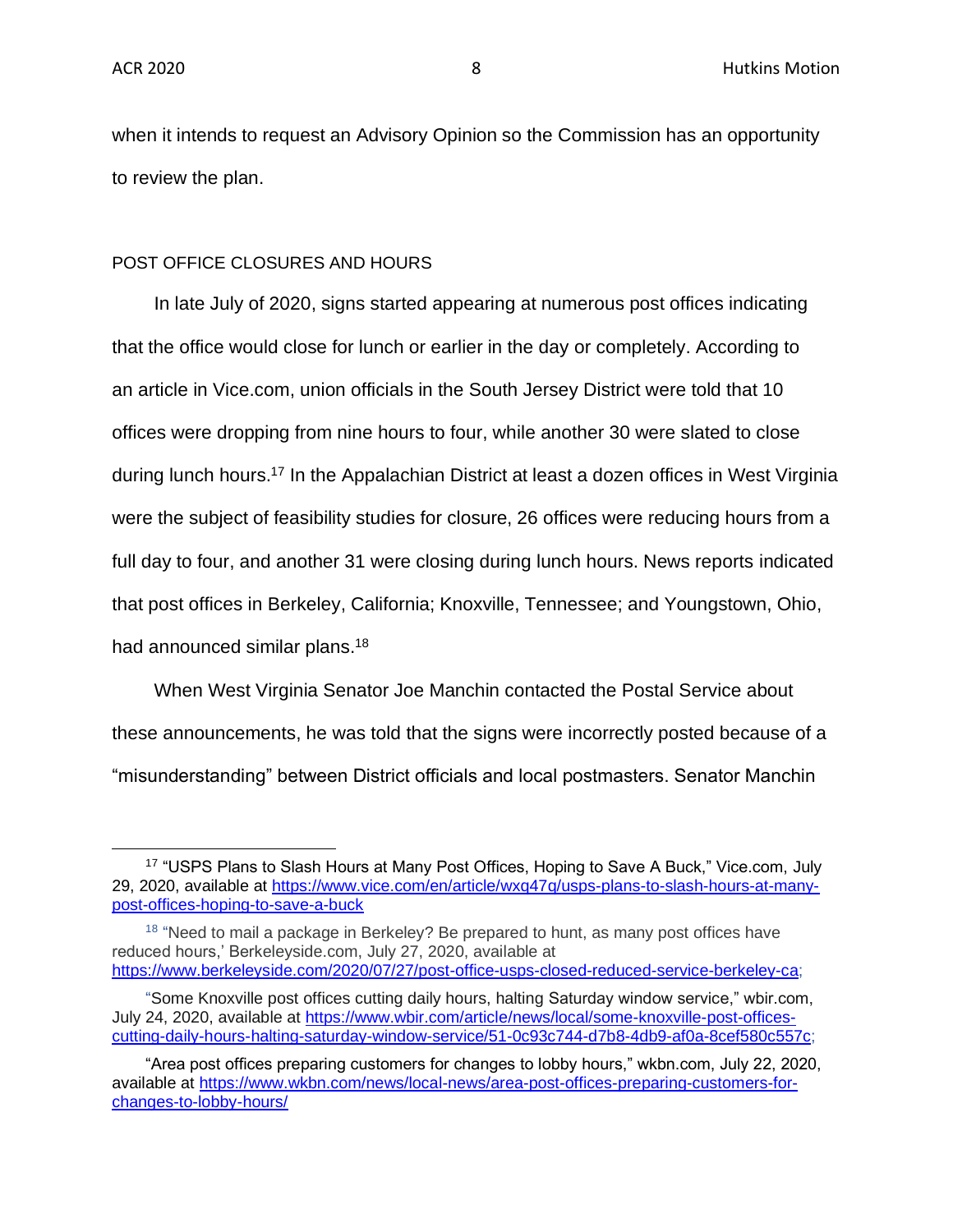said the response he got from the Postal Service left him with even more questions: "Where are these post office locations that might be shut down or have their hours reduced? Why were these locations selected? Why wasn't any of this information included in the letter as I requested?"<sup>19</sup>

The June 26, 2020, presentation at postal headquarters referenced above included a slide that appears to indicate that the Work Hour Reduction plan included reducing window hours at 11,944 Level 18 and Level 20 post offices by 96 minutes and at 5,656 Level 18 offices by 34 minutes. Here is the slide from the June 26, 2020 presentation:

|              |                                               | <b>UNITED STATES<br/>POSTAL SERVICE®</b>               | Case 1:20-cv-02340-EGS Document 59-10 Filed 10/19/201 PCUGStomer Service- Function 4                                                                                                                                                                                                                                                                                                                                                                                                                                                                                                                                                                                                                                                                                                                                                                                                                                             |                                        |                            |                             |                                      |
|--------------|-----------------------------------------------|--------------------------------------------------------|----------------------------------------------------------------------------------------------------------------------------------------------------------------------------------------------------------------------------------------------------------------------------------------------------------------------------------------------------------------------------------------------------------------------------------------------------------------------------------------------------------------------------------------------------------------------------------------------------------------------------------------------------------------------------------------------------------------------------------------------------------------------------------------------------------------------------------------------------------------------------------------------------------------------------------|----------------------------------------|----------------------------|-----------------------------|--------------------------------------|
|              |                                               |                                                        | <b>Work Hour Reduction Target</b>                                                                                                                                                                                                                                                                                                                                                                                                                                                                                                                                                                                                                                                                                                                                                                                                                                                                                                |                                        |                            |                             |                                      |
| <b>LDC</b>   | <b>Description</b>                            | <b>Strategy</b>                                        | <b>Action</b>                                                                                                                                                                                                                                                                                                                                                                                                                                                                                                                                                                                                                                                                                                                                                                                                                                                                                                                    | Variance to<br>Earned<br>(YTD Week 36) | EOY<br>Projected<br>Earned | FY 21 Target<br>Opportunity | <b>Daily Minutes</b><br>Per Office   |
| 43           | Manual<br><b>Distribution</b>                 |                                                        | Reduce LDC 43 Overtime from 16.32% to 12%<br>. Higher level approval with DM for NSD<br>. Align bid jobs with Customer Service Variance (CSV) earned workhours<br><b>Eliminate pre-tour Overtime</b><br>Increase Delivery Point Sequence % - reduce manual mail<br>• Address Management System /D-Smart/Identify leakage<br><b>Increase Productivity</b><br>. Manage Letter, Flat and Parcel Operations<br>. Match schedule to first truck (15 mins)/sort within 10 minutes<br>• PM parcel distribution - capture down time<br>· New employees process parcels<br>• Leverage technology/Distribution Scheme Sorter (DSS) for scheme<br>· Sunday<br>Increase parcel productivity 208/hr. to 270/hr.<br>Clerk start time to align with mailers drops<br>· Clock ring Hygiene (Passports/Package pickup/Left notice/PO Box maintenance)<br><b>Post Office Box</b><br>Review Bids - no designated POB clerk<br>• PO Box Optimization | 2.5M                                   | 3.5M                       | 2.2M                        | 54 mins                              |
| 44           | <b>Post Office Box</b><br><b>Distribution</b> | Align clerk schedule to<br>match workload              |                                                                                                                                                                                                                                                                                                                                                                                                                                                                                                                                                                                                                                                                                                                                                                                                                                                                                                                                  | 1.7M                                   | 2.4M                       | 1.1M                        | (11.944 CSV<br>OFFICES)              |
| 45           | Retail                                        | Align retail<br>hours/operations to<br>customer demand | Reduce LDC 45 OT to 10.61% to 8%<br>. Level 18/20 Customer Service Variance (CSV) - expand lunch break by 1 hour (split shift)<br>Match workhours to earned workload<br>Reduce full window service hours (AM/PM) Split work week - MWF / TUTHS, Use of technology<br>Alternate Access points (CPU, Approved Shippers, CMRAs)<br>٠                                                                                                                                                                                                                                                                                                                                                                                                                                                                                                                                                                                                | 5.9M                                   | 8.5M                       | 5.83M                       | 96 mins<br>(11,944 CSV<br>OFFICES)   |
| 47           | Admin/clerk                                   | Align Level 18<br>Postmaster                           | Perform clerk work up to 15 hours/week<br>Expand lunch break by 1 hour lunch<br>productivity to earned Modified Level 2 reviews for all Small Office Variance (SOV) offices                                                                                                                                                                                                                                                                                                                                                                                                                                                                                                                                                                                                                                                                                                                                                      | <b>740K</b>                            | 1.1M                       | 968K                        | 34 mins<br>(5,656 SOV<br>level 18s)  |
| <b>Total</b> |                                               |                                                        |                                                                                                                                                                                                                                                                                                                                                                                                                                                                                                                                                                                                                                                                                                                                                                                                                                                                                                                                  | 10.8M                                  | 15.5M                      | 10.1M                       | <b>150 min (CSV)</b><br>34 min (SOV) |

The OIG report about the Work Hour Reduction plan, it may be noted, contains a list of the 57 strategies in the plan, and two appear to refer to this reduction of hours at post offices. One item reads "Retail – Add/Expand Lunch Breaks Based on Workload,"

<sup>&</sup>lt;sup>19</sup> "USPS official tells Manchin WV Post Offices aren't closing – yet," Charleston Gazette-Mail, August 2, 2020, available at [https://www.wvgazettemail.com/news/usps-official-tells-manchin-wv](https://www.wvgazettemail.com/news/usps-official-tells-manchin-wv-post-offices-arent-closing---yet/article_9c66a2ec-21c4-5796-bcf8-c11d29ad0eda.html)[post-offices-arent-closing---yet/article\\_9c66a2ec-21c4-5796-bcf8-c11d29ad0eda.html](https://www.wvgazettemail.com/news/usps-official-tells-manchin-wv-post-offices-arent-closing---yet/article_9c66a2ec-21c4-5796-bcf8-c11d29ad0eda.html)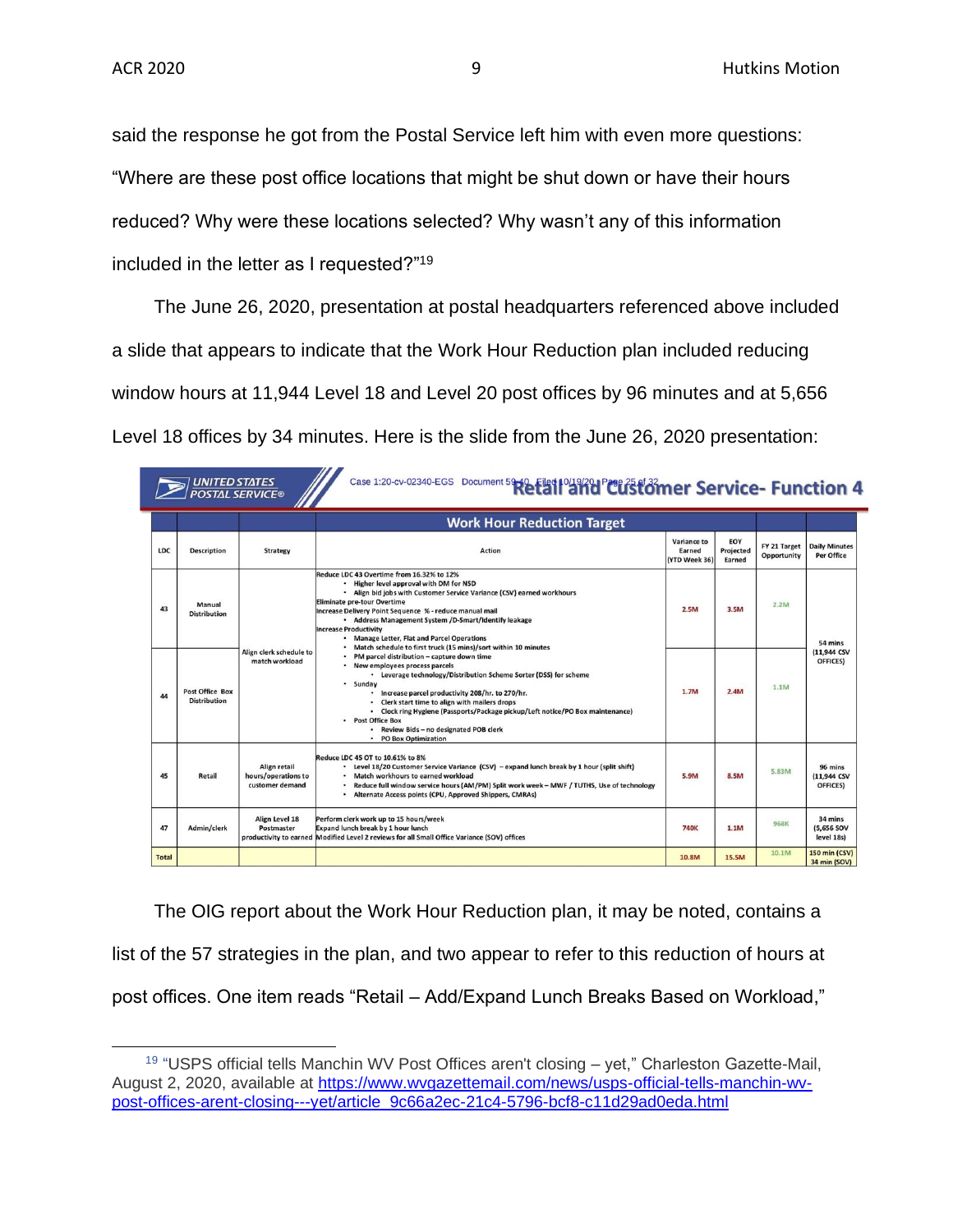and another reads "Align Retail Workhours to Customer Demand/Reduce Full Window Service/Split Work Week."<sup>20</sup>

While the OIG was apparently made aware of the plan to reduce hours at thousands of post offices, the Postal Service has provided no information to the public about such a plan, even though it could affect more than half of the 31,330 USPSoperated post offices.<sup>21</sup> It is possible that the notices posted at numerous post offices over the summer represented the first step in implementing this plan.

In 2012, the Postal Service began implementing a similar plan to reduce hours at thousands of post offices, the Post Office Structure Plan (POStPlan). In April 2016, the GAO did a study of POStPlan and found several problems with the cost savings estimate the Postal Service had projected. For example, the Postal Service had not done a rigorous analysis of the potential impact of reduced hours on retail revenue. As the GAO observed, "Without reliable data and quality methods for calculating the potential savings USPS expects to achieve through its initiatives, the actual savings they achieve, and the effects on revenue, USPS officials and oversight bodies may lack accurate and relevant information with which to make informed decisions regarding future cost-saving efforts in a time of constrained resources."<sup>22</sup>

<https://www.prc.gov/docs/115/115612/USPS%20FY20%20Annual%20Compliance%20Report.pdf>

<sup>20</sup> USPS OIG, "Operational Changes to Mail Delivery," at 31.

<sup>&</sup>lt;sup>21</sup> Docket No. ACR2020, United States Postal Service, FY 2020 Annual Compliance Report, January 29, 2020, at 60, available at

<sup>&</sup>lt;sup>22</sup> U.S. Postal Service: Post Office Changes Suggest Cost Savings, but Improved Guidance, Data, and Analysis Can Inform Future Savings Efforts, GAO-16-385: April 29, 2016, available a[t](https://www.gao.gov/assets/680/676884.pdf) <https://www.gao.gov/assets/680/676884.pdf>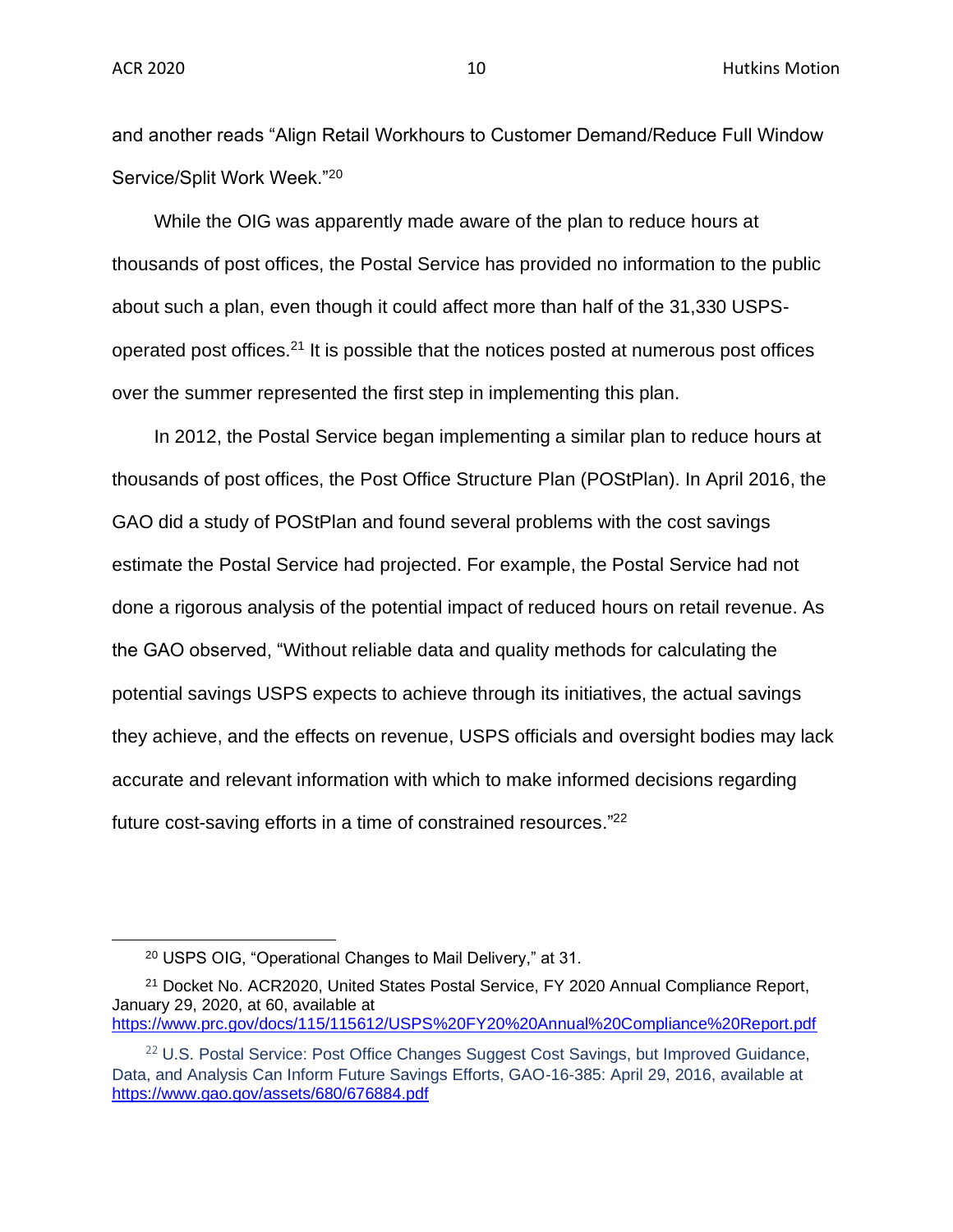Given the widespread, national impact such an initiative would have, it would be helpful if the Commission asked the Postal Service to provide more information about its plan to reduce post office hours, the current status of the plan, what kind of studies (such as the cost-saving analysis recommended by the GAO) the Postal Service has done to assess the plan and its feasibility, value and risks, and if and when it plans to request an Advisory Opinion, as the Postal Service did with POStPlan.

#### SERVICE PERFORMANCE

In Commission Information Request No. 1 for the 2020 ACD, the Commission has already asked the Postal Service to provide information about the relationship between service performance and various aspects of postal operations, such as employee availability, overtime, and transportation.<sup>23</sup> Most of the questions are about service performance in FY 2020, but several cross over to the Postal Service's plans for FY 2021.

While service performance in FY2021 will be the subject of next year's ACD, it would be useful for the Commission to examine the problems with poor performance that have continued into FY 2021. The service performance reports shared with Congress and submitted in *Jones v USPS* indicate that weekly scores for First Class mail have averaged about 80 percent since the beginning of the first quarter of 2021, and during December, about 68 percent.<sup>24</sup> There have also been numerous news

<sup>&</sup>lt;sup>23</sup> Docket No. ACR202, Commission Information Request No. 1, January 8, 2021, available at <https://www.prc.gov/docs/115/115795/CIR%20No.%201.pdf>

<sup>24</sup> USPS FY20 Q2 - FY21 Q2 To-Date Service Performance for Market-Dominant Products Nation - By Week, submitted in *Jones v USPS*, Case 1:20-cv-06516-VM, Document 111-1, January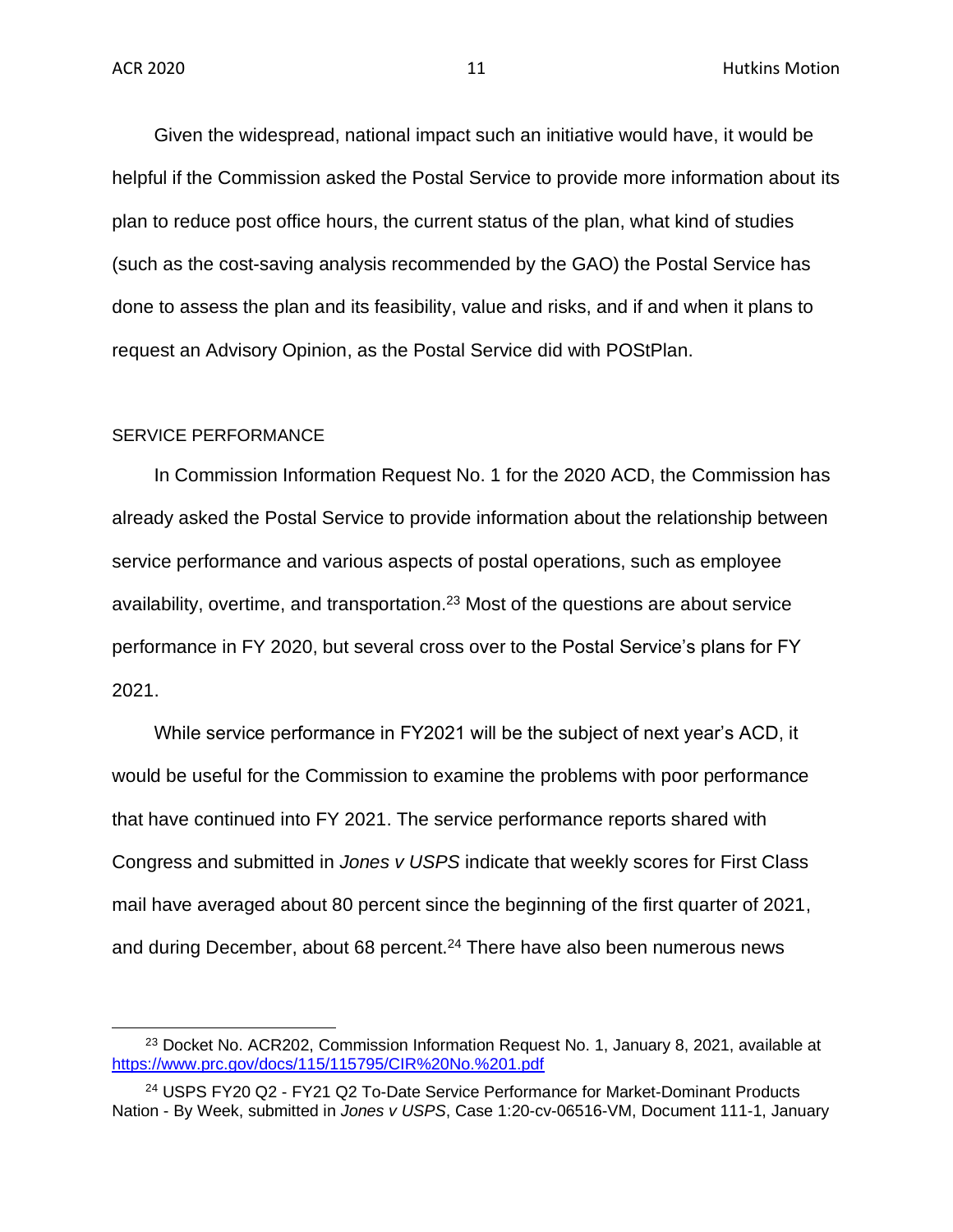reports about mail delays and the problems they are causing customers, such as late medications and penalty fees on late credit card and other bill payments.<sup>25</sup>

While it is understood that the ACD addresses service by fiscal year, it cannot escape the Commission's attention that public and Congressional concerns regarding the Fiscal Year 2020 service quality merged with concerns over the subsequent election season and holiday season during FY 2021. It is within the Commission's purview to evaluate the extent to which service changes, with pandemic impacts, resulted in cross year impacts to performance. It may also be noted that this issue has been previously addressed by the Commission. Last year, as part of the compliance review for FY 2019, I submitted a motion for an information request concerning service performance data for a period outside of FY 2019.<sup>26</sup> The Postal Service objected,<sup>27</sup> but the Commission went ahead and requested this information.<sup>28</sup> In its analysis of the issue, the Commission observed, "The relevance and materiality of the information sought are particularly

 $25$  See, for example, "Patients may have seen 'significant' delays in medicine deliveries by USPS, Senate report finds," Washington Post, September 9, 2020 available at [https://www.washingtonpost.com/us-policy/2020/09/09/usps-prescription-drug-delays-investigation/;](https://www.washingtonpost.com/us-policy/2020/09/09/usps-prescription-drug-delays-investigation/) "Missing bills, late fees and more as delays in mail delivery at USPS continue," wmar2news.com, January 4, 2021, available at [https://www.wmar2news.com/news/local-news/missing-bills-late-fees](https://www.wmar2news.com/news/local-news/missing-bills-late-fees-and-more-as-delays-in-mail-delivery-at-usps-continue)[and-more-as-delays-in-mail-delivery-at-usps-continue;](https://www.wmar2news.com/news/local-news/missing-bills-late-fees-and-more-as-delays-in-mail-delivery-at-usps-continue) "USPS delays continue, angering residents, small businesses with late bills," kpvi.com, January 16, 2021, available at [https://www.kpvi.com/news/national\\_news/usps-delays-continue-angering-residents-small](https://www.kpvi.com/news/national_news/usps-delays-continue-angering-residents-small-businesses-with-late-bills/article_d3353044-4bb5-55c2-a62e-c3377830b3e1.html)[businesses-with-late-bills/article\\_d3353044-4bb5-55c2-a62e-c3377830b3e1.html](https://www.kpvi.com/news/national_news/usps-delays-continue-angering-residents-small-businesses-with-late-bills/article_d3353044-4bb5-55c2-a62e-c3377830b3e1.html)

 $26$  Steve Hutkins' Motion for Issuance of Information Request, January 21, 2020, available at [https://www.prc.gov/docs/114/114309/Hutkins\\_Motion\\_Service\\_Performance.pdf](https://www.prc.gov/docs/114/114309/Hutkins_Motion_Service_Performance.pdf)

<sup>27</sup> Answer of the United States Postal Service in Response to Steve Hutkins' Motion for Issuance of Information Request, January 21, 2020, available at <https://www.prc.gov/docs/111/111937/Answer%20Hutkins%20Info%20Motion.pdf>

<sup>8, 2021,</sup> available at

[https://drive.google.com/file/d/1\\_JP5MnhyC1SFHiLMu2N5j5Vb7YSmOiMj/view?usp=sharing](https://drive.google.com/file/d/1_JP5MnhyC1SFHiLMu2N5j5Vb7YSmOiMj/view?usp=sharing)

<sup>&</sup>lt;sup>28</sup> Order Granting Motion for Information Request, Order No. 5671, September 3, 2020, available at<https://www.prc.gov/docs/114/114464/order5671.pdf>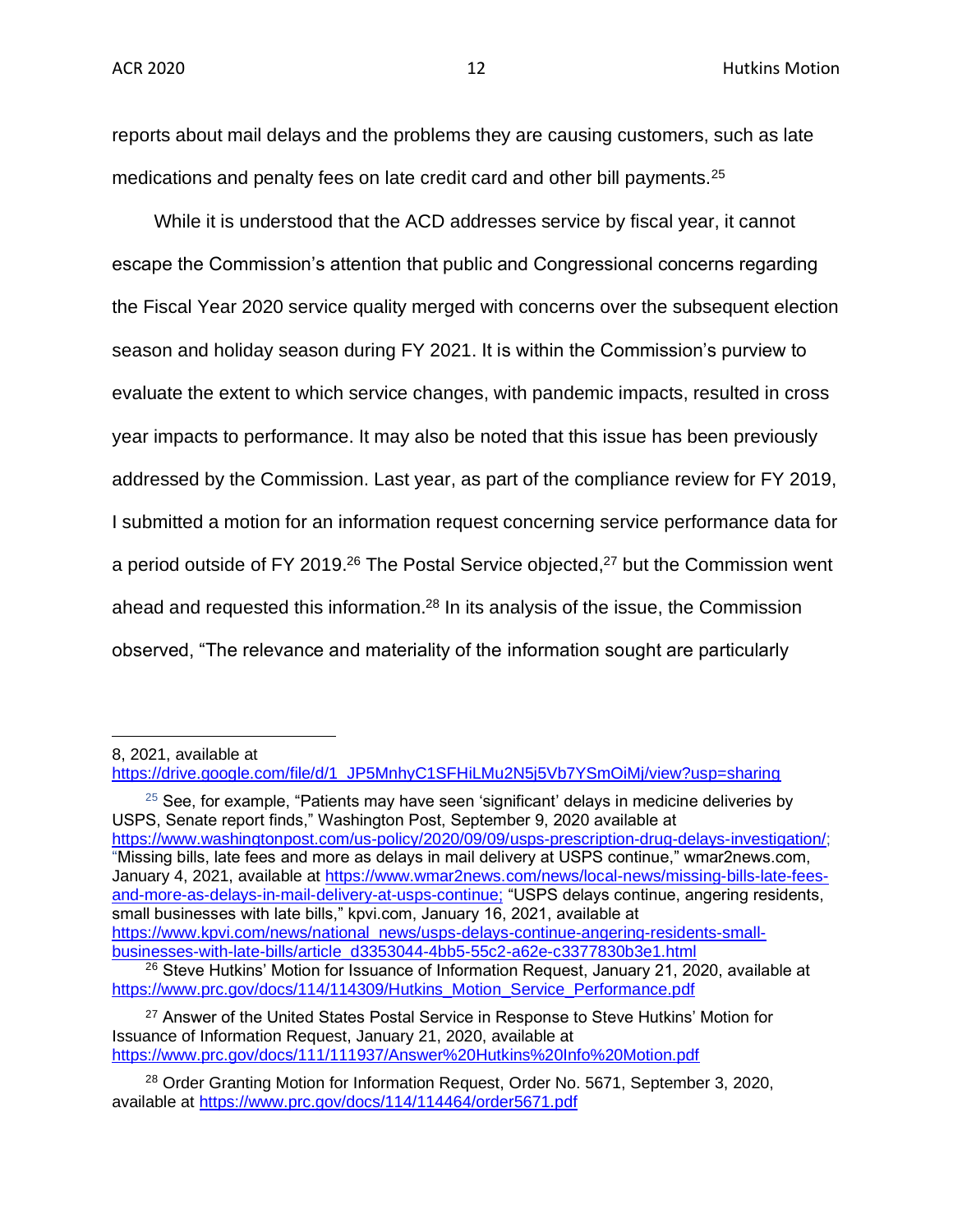apparent in light of service performance issues, which are not isolated to a particular fiscal year and have prompted the Commission to obtain information from the Postal Service outside the usual 90-day annual compliance review timeframe in a number of past proceedings."<sup>29</sup>

It would be helpful if the Commission asked for more data about the number of employees who have been unavailable for work due to COVID-related problems, who have tested positive for COVID, and who have died from COVID. These numbers should be shown on a weekly basis, for FY 2019, FY 2020, and the first quarter of FY 2021. This will help show correlations, or lack of correlations, between employee issues and service performance. This type of statistical analysis, which already exists within the Postal Service, would not impair any personal privacy interests.

The Postal Service should also provide more variance data for service performance. The variance reports the Postal Service shares with the Commission show the percentage of mail pieces that arrive on time and that arrive with one extra day, two extra days, and three extra days ("tail of the mail"). The Commission has previously considered expanding variance reports beyond three days to address concerns about exceedingly late mail, but it determined that three days was sufficient to provide an indication of potential "tail of the mail" problems.<sup>30</sup> In pre-COVID years, nearly all mail has arrived with three extra days, so there was perhaps not much need to look beyond three days, but that has not been the case over the past several months. For example, the variance report for the week of December 26, 2020, shows that for

<sup>29</sup> Order No. 5671, September 3, 2020, at 5.

<sup>30</sup> Docket No. RM2009–12, Order No. 465, May 25, 2010, at 47, available at [https://www.prc.gov/Docs/68/68200/Order\\_No\\_465.pdf](https://www.prc.gov/Docs/68/68200/Order_No_465.pdf)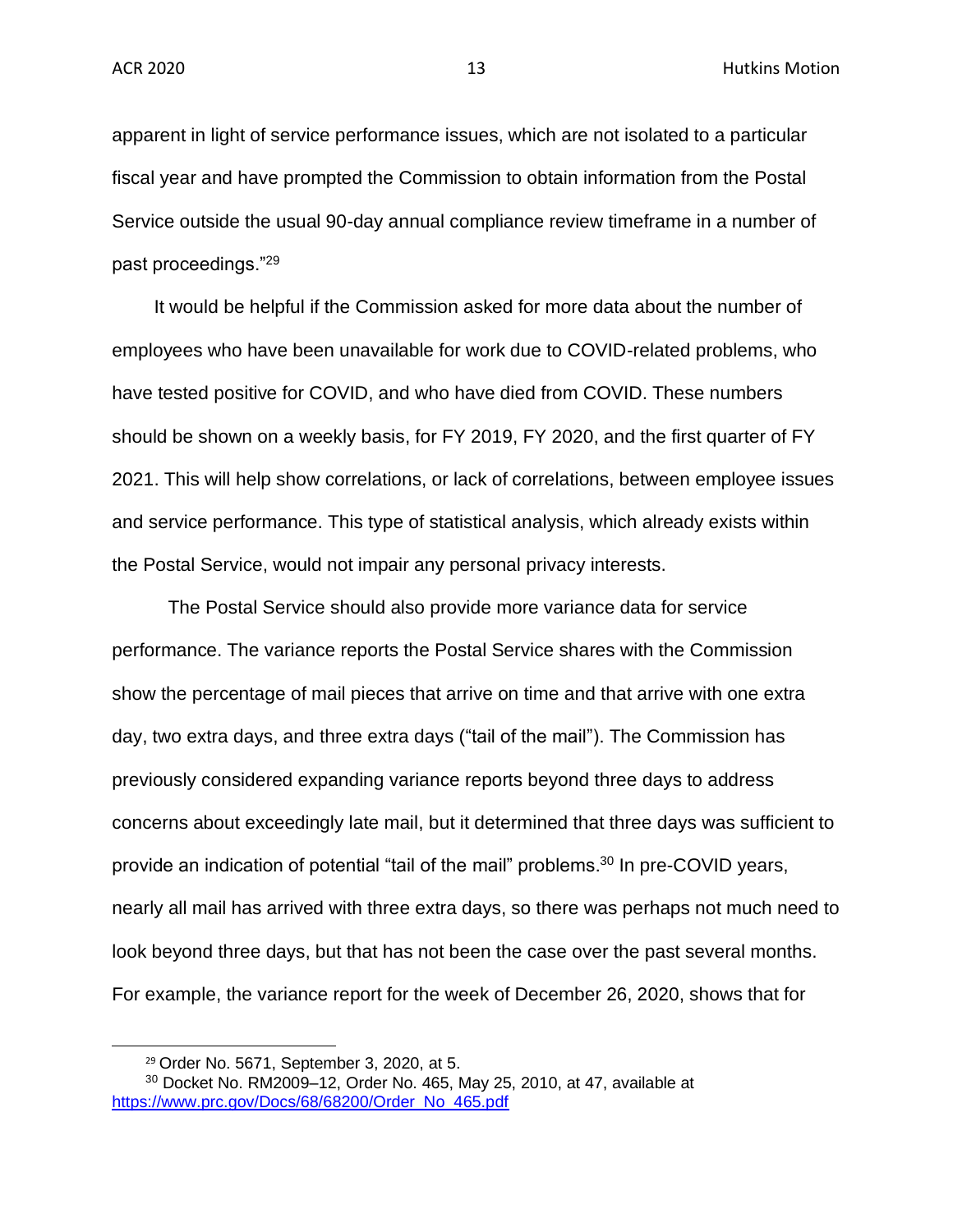single-piece First Class mail with a 3-day standard the on-time overall score was 37.56 percent; with plus-one day, 58.24 percent; with plus-two days, 67.26 percent, and with plus-three days, 73.33 percent.<sup>31</sup>

It would be helpful if the Postal Service provided variance data that extends beyond three days. The Commission should request weekly variance reports on First Class Mail, Marketing Mail, and Periodicals, on a weekly basis, district by district (or, if that is too burdensome, area by area), with data for ten days extra or as many days as are necessary for 99 percent of the mail to be accounted for.

# PROPOSED INFORMATION REQUESTS

- 1. The Postal Service provided a list of post offices suspended at the end of FY 2020 in a library reference.<sup>32</sup> Please provide an updated Excel spreadsheet containing the following information for each suspended post office:
	- a. City;
	- b. State;
	- c. ZIP Code;
	- d. Date Suspended;
	- e. Date Reopened (if applicable);
	- f. Suspension Reason;

<sup>31</sup> Weekly national scores and service variance for First-Class Mail, submitted in *Jones v USPS*, Case 1:20-cv-06516-VM, Document 111-2, January 8, 2021, available at [https://drive.google.com/file/d/1nCW25cYQPfzX5DKP1CFB9MJCTLh3AiTZ/view?usp=sharing;](https://drive.google.com/file/d/1nCW25cYQPfzX5DKP1CFB9MJCTLh3AiTZ/view?usp=sharing) I have converted the pdf to an Excel spreadsheet, available at [https://docs.google.com/spreadsheets/d/1J-](https://docs.google.com/spreadsheets/d/1J-B_ZBfA5fiY7RkLFEQY3EOtM7T6DQTa/edit#gid=1281911737)[B\\_ZBfA5fiY7RkLFEQY3EOtM7T6DQTa/edit#gid=1281911737](https://docs.google.com/spreadsheets/d/1J-B_ZBfA5fiY7RkLFEQY3EOtM7T6DQTa/edit#gid=1281911737)

<sup>32</sup> Docket No. ACR2020, Library Reference USPS-FY20-33, December 29, 2020, Excel file "PostOfficesFY2020.xlsx," tab "Suspended End of FY20," available at <https://www.prc.gov/dockets/document/115699>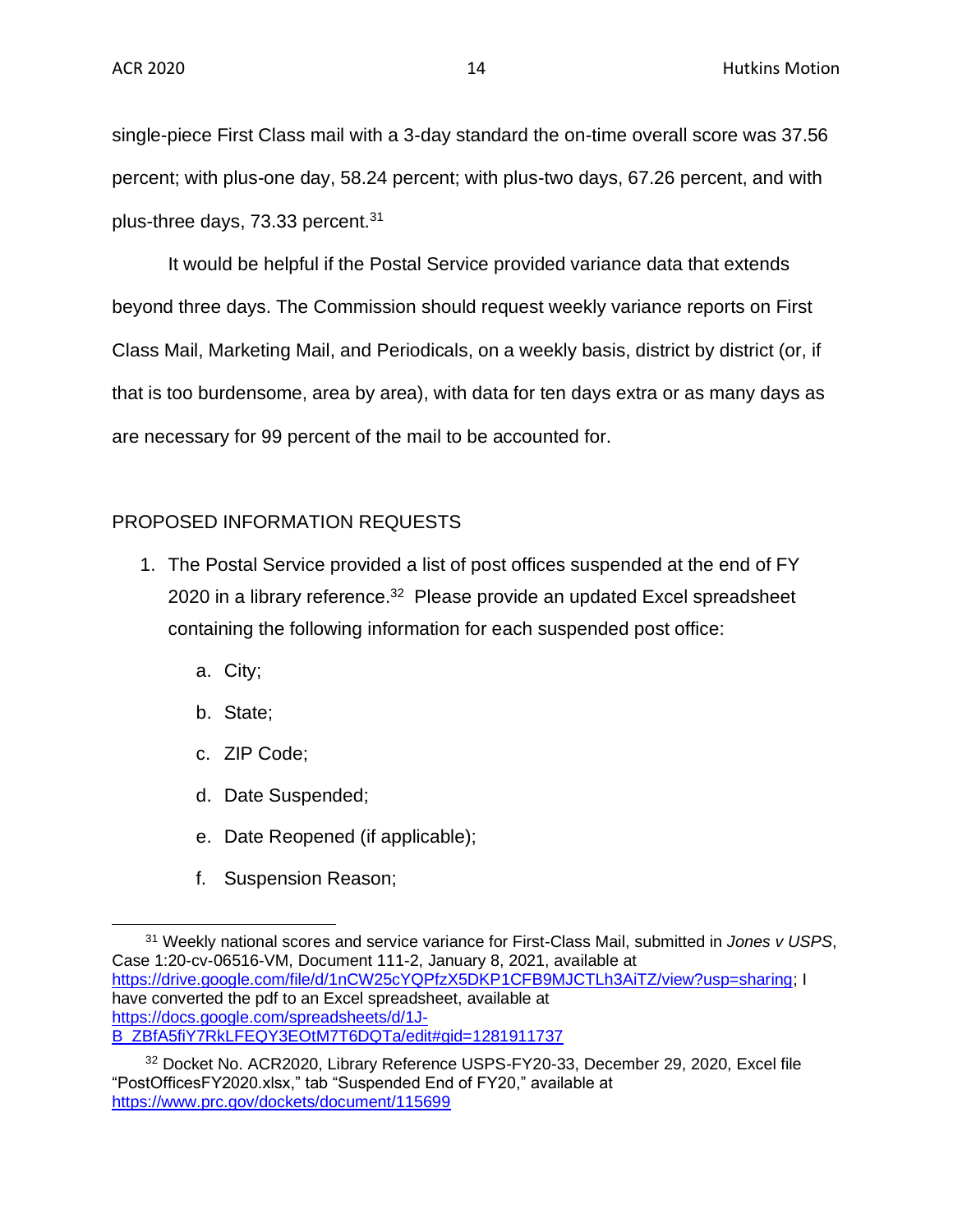- g. Discontinuance Proposal Posting Date;
- h. Date of Community Meeting; and
- i. Date of Posting Final Determination to Discontinue.
- 2. Please provide Excel spreadsheets including Office Name (or other appropriate identifier), Location (City and State), and 5-Digit ZIP Code for the following:
	- a. Community Post Offices (CPOs) in existence at the beginning of FY 2020;
	- b. CPOs opened during FY 2020;
	- c. CPOs closed during FY 2020; and
	- d. CPOs in existence at the end of FY 2020.
- 3. Please provide Excel spreadsheets including Office Name (or other appropriate identifier), Location (City and State), and 5-Digit ZIP Code for the following:
	- a. Contract Postal Units (CPUs) in existence at the beginning of FY 2020;
	- b. CPUs opened during FY 2020;
	- c. CPUs closed during FY 2020; and
	- d. CPUs in existence at the end of FY 2020.
- 4. Please provide Excel spreadsheets including Office Name (or other appropriate identifier), Location (City and State), and 5-Digit ZIP Code for the following:
	- a. Village Post Offices (VPOs) in existence at the beginning of FY 2020;
	- b. VPOs opened during FY 2020;
	- c. VPOs closed during FY 2020; and
	- d. VPOs in existence at the end of FY 2020.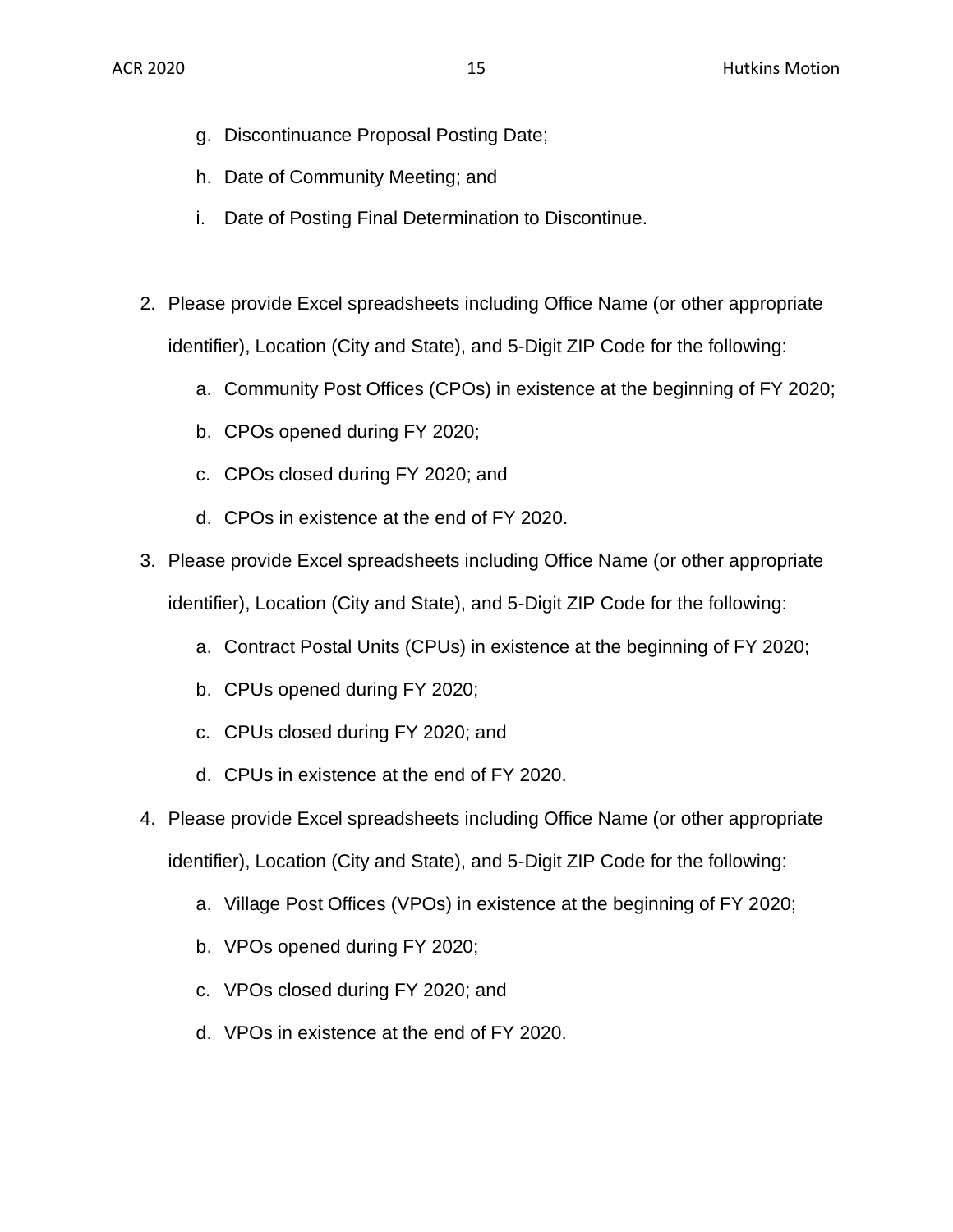- 5. In Docket No. ACR2015, the Postal Service filed an Excel spreadsheet containing data on the Collection Point Management System.<sup>33</sup> Please file an updated library reference with FY 2020 data.
- 6. In Docket No. ACR2015, the Postal Service filed an Excel spreadsheet containing density test data from the Collection Point Management System.<sup>34</sup> Please submit an updated library reference with FY 2029 data.
- 7. Please respond to the following questions regarding collection box removals.
	- a. Please confirm that as of June 26, 2020, the Postal Service had a Collection Box Optimization plan that involved removing 29,618 boxes. If not confirmed, please explain why it appears in the presentation given on June 26, 2020, at USPS Headquarters.
	- b. What is the relationship between the Optimization plan referenced in the June 26th presentation and the box removals that took place later in the summer? Did Area Vice Presidents who participated in the June 26th meeting direct local management to get started on the plan during the summer?
	- c. Does the Postal Service plan to implement the Collection Box Optimization plan during FY 2021?

<sup>&</sup>lt;sup>33</sup> Docket No. ACR2015, Public Material Provided in Response to Chairman's Information Request No. 6, Library Reference USPS-FY15-45, folder "ChIR.6.Q.2.CPMS," Excel file "ChIR.6.Q2a.CPMS.xlsx," February 3, 2016, available at https://ww. w.prc.gov/dockets/document/94901

<sup>34</sup> Docket No. ACR2015, Public Material Provided in Response to Chairman's Information Request No. 6, Library Reference USPS-FY15-45, folder "ChIR.6.Q.2.CPMS," Excel file "ChIR.6.Q2b.Density Test.xlsx," Feb. 3, 2016, available at [https://www.prc.gov/dockets/document/94901.](https://www.prc.gov/dockets/document/94901)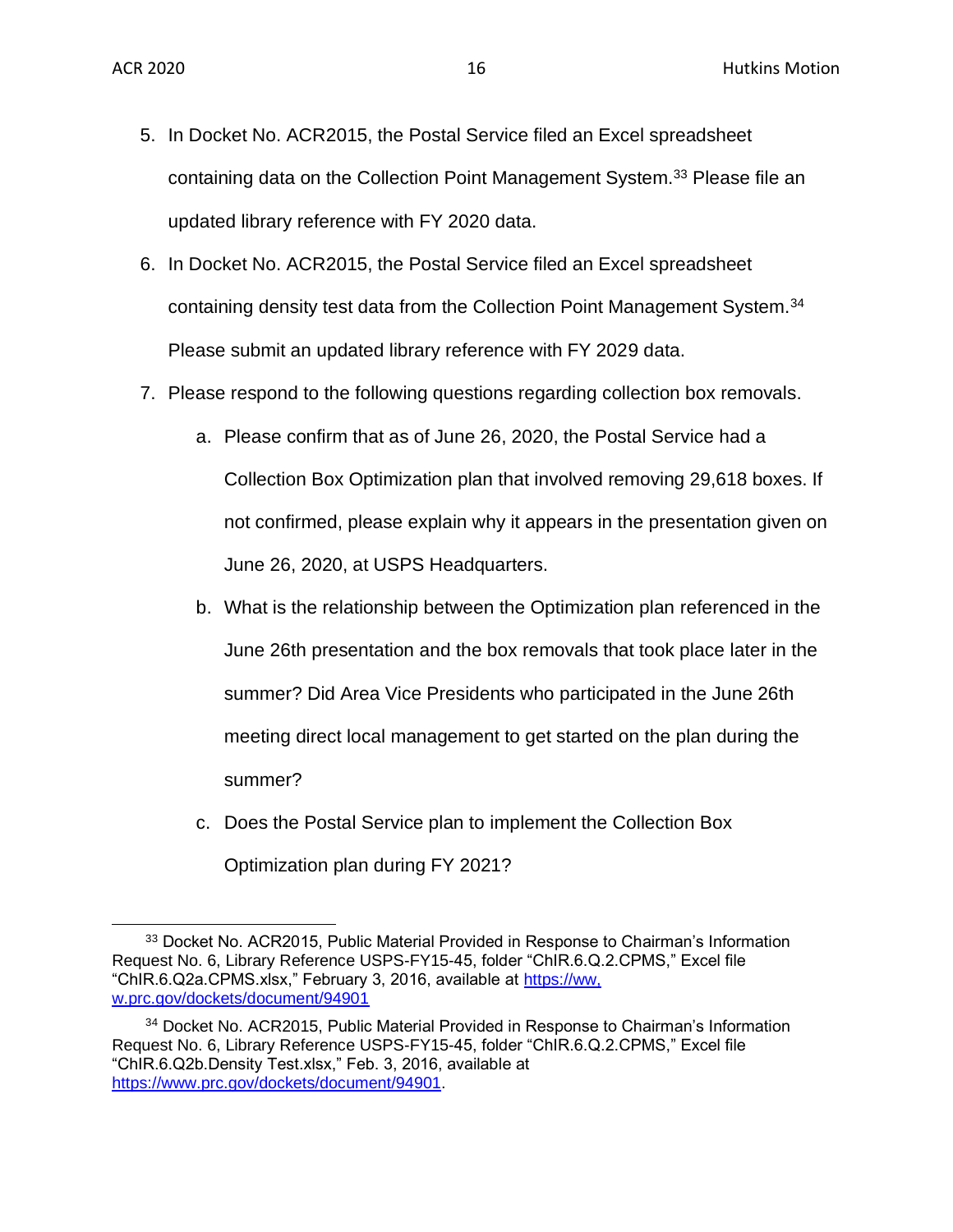- d. Has the Postal Service completed a pilot, study, and/or analysis of the potential impacts of this plan? If yes, please provide the pilot test results, study, and/or analysis.
- e. What will be the density threshold that determines which boxes will be culled?
- f. If the Postal Service has prepared a list of those boxes it intends to remove, please provide an Excel spreadsheet of their locations as presented in the Box Schedule Report in the CPMS database.
- g. What will the Postal Service do to ensure, when it is determining which boxes to remove, that each region of the country is treated fairly and equitably and not subject to disparate treatment?
- h. Does the Postal Service intend to request an Advisory Opinion before proceeding to implement this plan?
- 8. Please respond to the following questions regarding post office hours of operation.
	- a. Please confirm that as of June 26, 2020, the Postal Service had a plan that to reduce window hours at approximately 17,000 post offices. If not confirmed, please explain why such a plan appears to be referenced in the presentation given on June 26, 2020, at USPS Headquarters materials.
	- b. What is the relationship between the plan to reduce hours referenced in the June 26th presentation and the notices that were posted at numerous post offices over the summer about reduced hours? Did Area Vice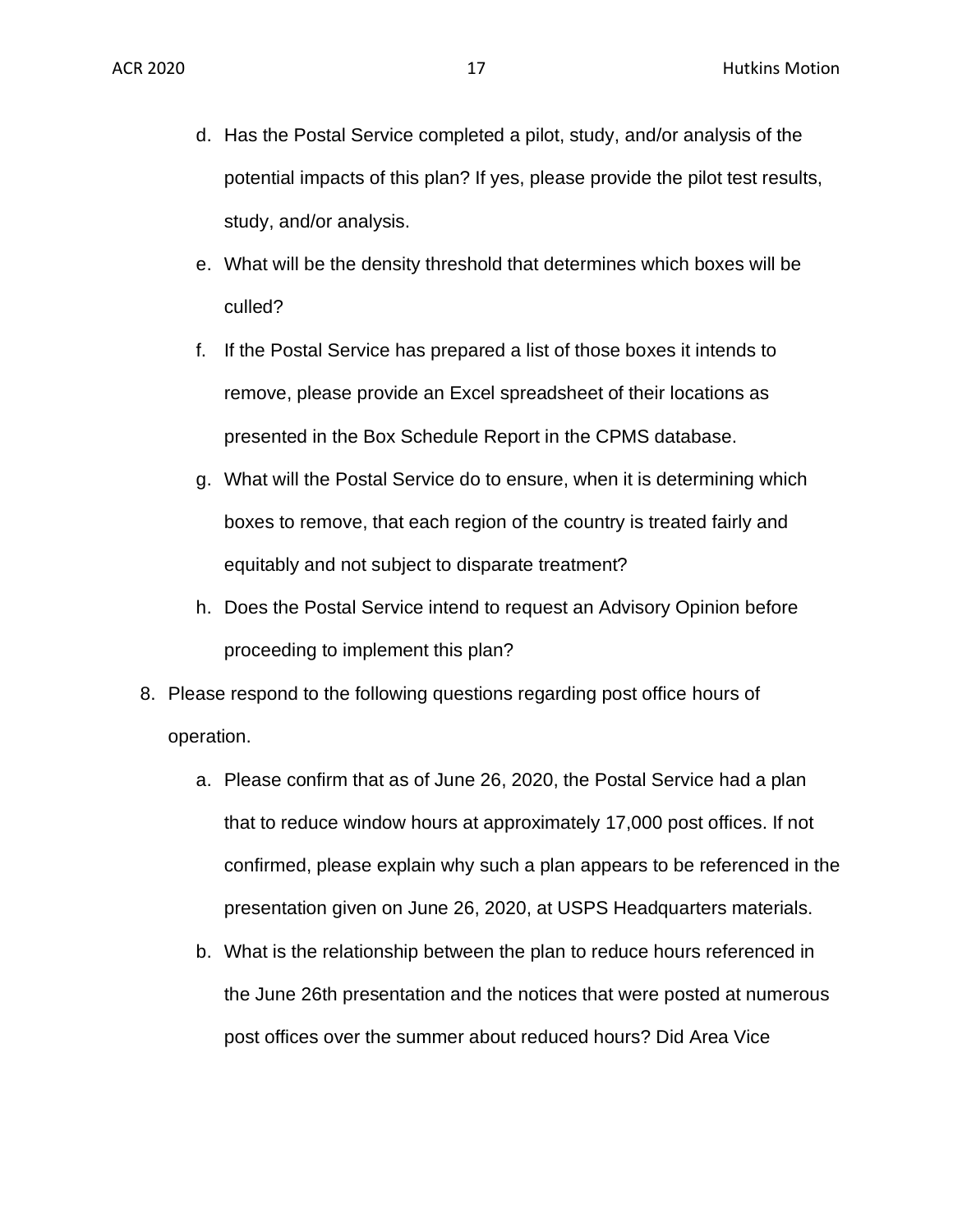Presidents who participated in the June 26th meeting direct district management to get started on this plan during the summer?

- c. Does the Postal Service intend to implement a plan to reduce hours at thousands of post offices during FY 2021?
- d. Has the Postal Service completed a pilot, study, and/or analysis of the potential impacts of this plan? For example, has the Postal Service done a study of how much revenue could be lost if the plan were to be implemented? If yes, please provide the pilot test results, study, and/or analysis.
- e. What will the Postal Service do to ensure, when it is determining which post offices to reduce hours, that each region of the country is treated fairly and equitably and not subject to disparate treatment?
- f. If the Postal Service has prepared a list of those post offices where hours will be reduced, please provide an Excel spreadsheet of these offices and their full addresses.
- g. Does the Postal Service intend to request an Advisory Opinion before proceeding to implement this plan?
- 9. Please provide an Excel spreadsheet covering the period FY 2019, FY 2020, and the first quarter of FY 2021, on a monthly basis, with columns for the following:
	- a. year;
	- b. month;
	- c. USPS Area;
	- d. number of career employees;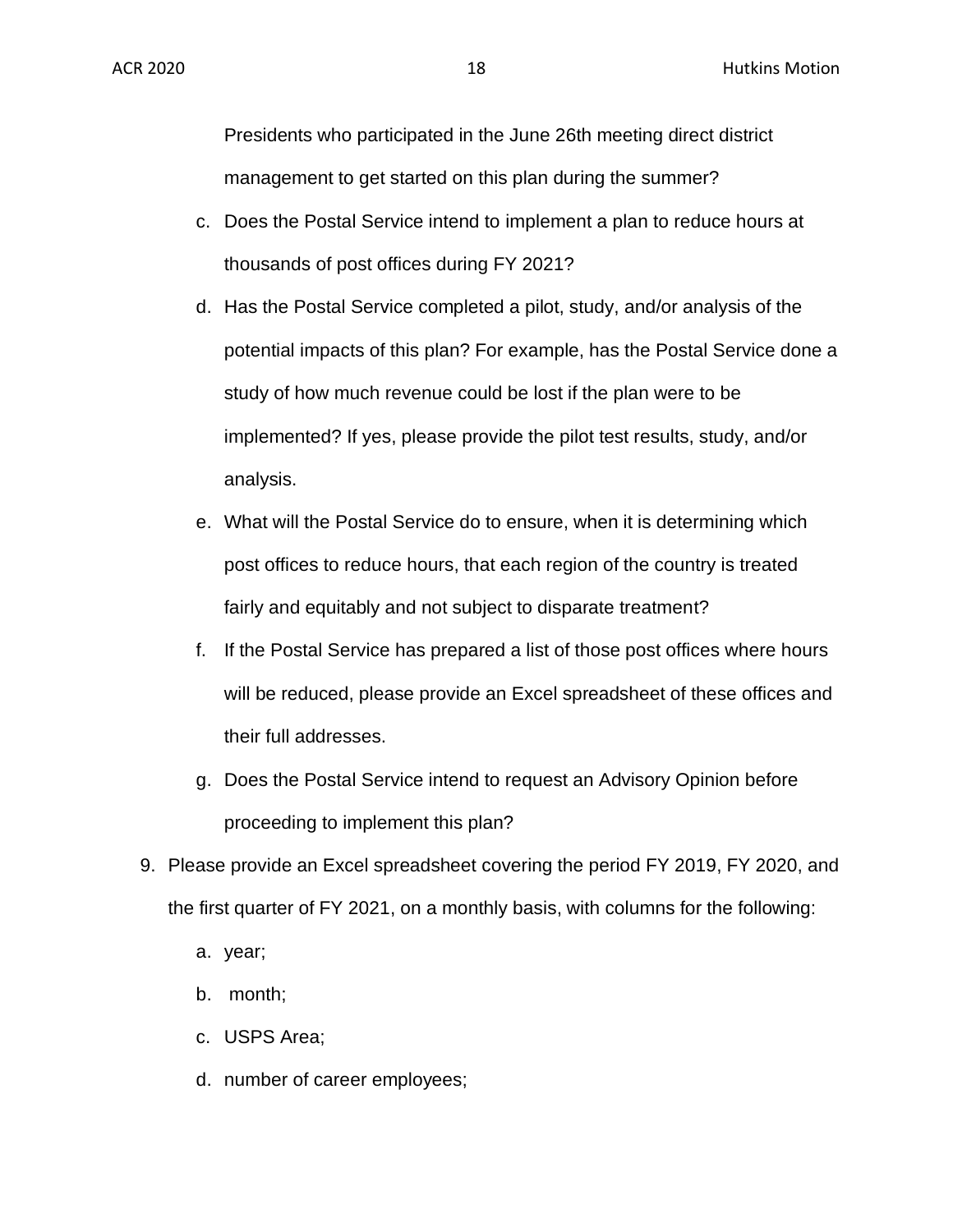- e. number of non-career employees;
- f. number of workhours for career employees;
- g. number of workhours for non-career employees;
- h. number of overtime hours for career employees;
- i. number of overtime hours for non-career employees. $35$
- 10. Please provide an Excel spreadsheet covering the period FY 2019, FY 2020,

and the first quarter of FY 2021, on a monthly basis, with columns for the

following:

- a. year;
- b. month;
- c. USPS Area;
- d. area of operation (mail processing, customer service, and city delivery);
- e. the employee availability rate;
- f. the number who tested positive for COVID-19;
- g. the number who died from COVID-19.<sup>36</sup>
- 11. Please provide an Excel spreadsheet covering the period FY 2019, FY 2020,

and the first quarter of FY 2021, showing variance data for First Class Mail,

Marketing Mail, and Periodicals on a weekly basis, similar to that which the

<sup>&</sup>lt;sup>35</sup> The Postal Service already provides the workhour total and the number of career and noncareer employees in its monthly Financial Reports to the Commission; this request simply asks for some additional data.

<sup>&</sup>lt;sup>36</sup> Note Figure 4 in USPS OIG, "Operational Changes to Mail Delivery," at 15, which contains three charts illustrating the employee availability rate in these three areas of operation on a weekly basis for several months during FY 2019 and FY 2020. The source is OIG analysis data extracted from the Postal Service's Enterprise Data Warehouse (EDW).